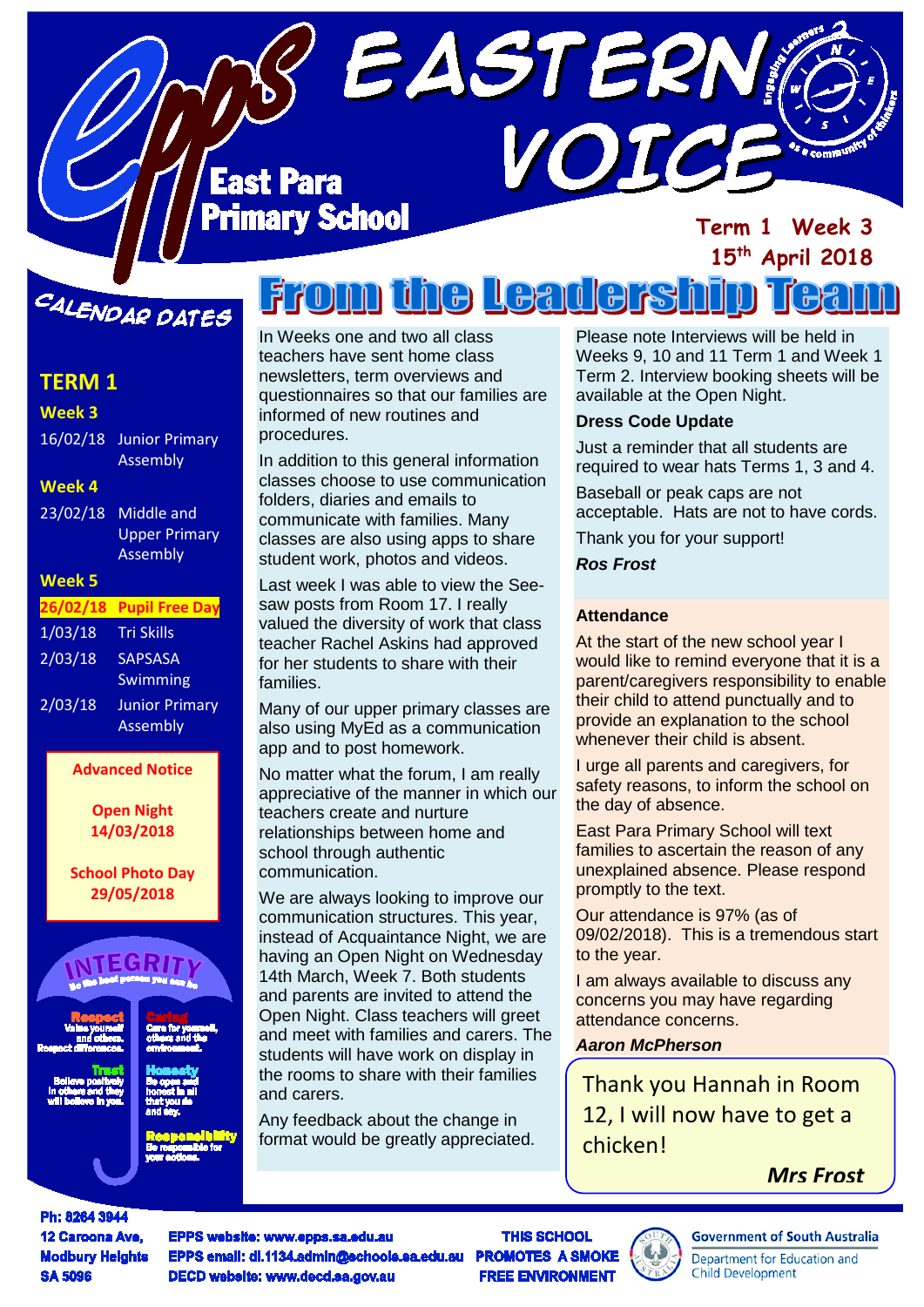# **From Emiliy Huzzell**

At Tuesday's staff meeting in Week 3 the staff started exploring the 3d printing program – Makers Empire. As a school this year, each student will have access to the Makers Empire program within their classroom. This program is a great way for students to learn, plan and design in a 3d format. The program allows students to design objects and prototypes which can then be printed on one of the schools 3d printers. This program will be a fantastic addition to STEM and Design and Technology learning. I look forward to sharing some students work in the future.



#### **THOUGHT FOR THE DAY Kindness**

"Keep your thoughts positive because your thoughts become your words. Keep your words positive because your words become your behaviour. Keep your behaviour positive because your behaviour becomes your habits. Keep your habits positive because your habits become your values. Keep your values positive because your values become your destiny."

*Ghandi*

#### **Nedball R** CH<sub>1</sub>

### **Em Huzzell Matches played 9/2/18**

Due to the extreme weather conditions most matches were cancelled.

#### **SUB JUNIOR 6**

East Para Maroon defeated St Jos Tran 14-0 Everyone played so well in the hot conditions.

NOMINATIONS for Winter season are now open. Forms are available from the front office. **Nominations close Friday 23rd February**

Marie Moores Netball Co-ordinator 0431 620 039

# **from Room 33**



Room 33 have been talking about 'Pride' and how they should take pride in what they do. This display of work was something that they can definitely take pride in.





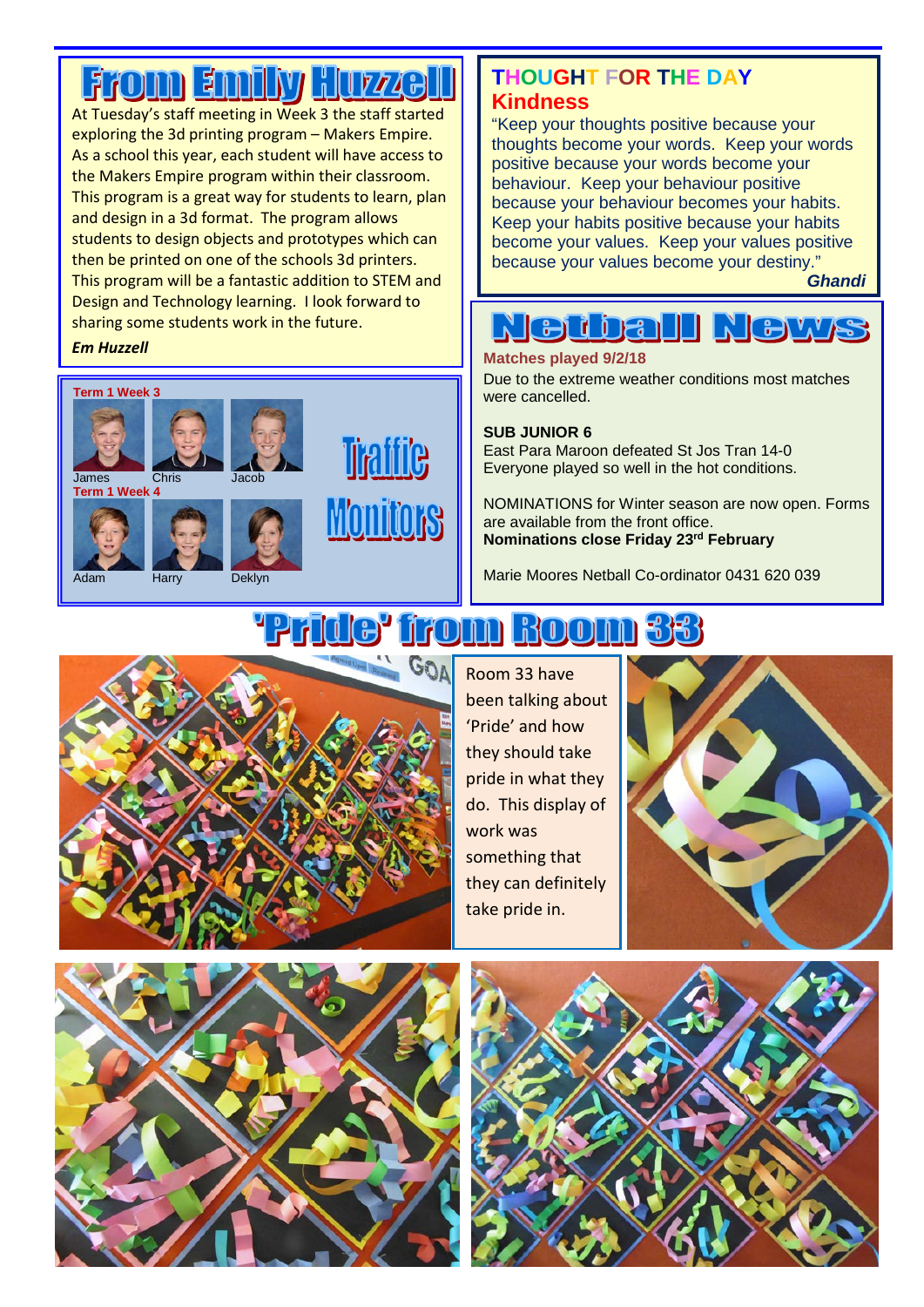# **Physical Education with Mr Waller**

#### **What is happening in PE classes this term?**

Our upper primary classes (Room 1, 3, 31, 33 and 34) will soon start their unit on creating patterned movement through dance. Primary students (Room 13, 14, 17, 12) will have begun using PE apps and iPads in lessons to improve their ability to see their skill performance and areas for improvement. Junior primary classes (Room 23, 25 and 26) have begun their unit of 'What is a Catch?'

Each year level has begun to incorporate a 'success criteria' in their PE lessons. A success criteria outlines for the student what they will need to learn, know and be able to achieve, to show success during a single lesson. Students below from Rooms 13 and 17 can be seen discussing in groups what they accomplished from a PE lesson in Week 2 from the success criteria.



# School Football News

School Football is a Saturday morning program running in Terms 2 and 3. This year East Para will be focusing its football program on the Year 2/3 competition. Mr Waller will coach all teams.

The cost of playing in this program is a player fee of \$70 (that's \$40 less than last year). This fee covers the umpiring fee each week, player registration, team registration, the use of our school football uniform and a player trophy.

In 2017 the Year 2/3 Competition was played at L.J Lewis Reserve of Grand Junction Road at either 8:30am, 9:30am or 10:30am on a Saturday morning. After speaking with the SANFL organisers there is a good chance this will be the location again for games this year.

Students in Year 2/3 can sign up to this program beginning on February 19th, Week 4.

If you are interested in assisting the program as a team manager, please see Mr Waller. All parents who volunteer to be a team manager must have completed the RAN Training (Responding to Abuse and Neglect Training) and have a current Department of Communities and Social Inclusion Clearance. Please see Linda or Sue in the front office for the necessary forms if required.